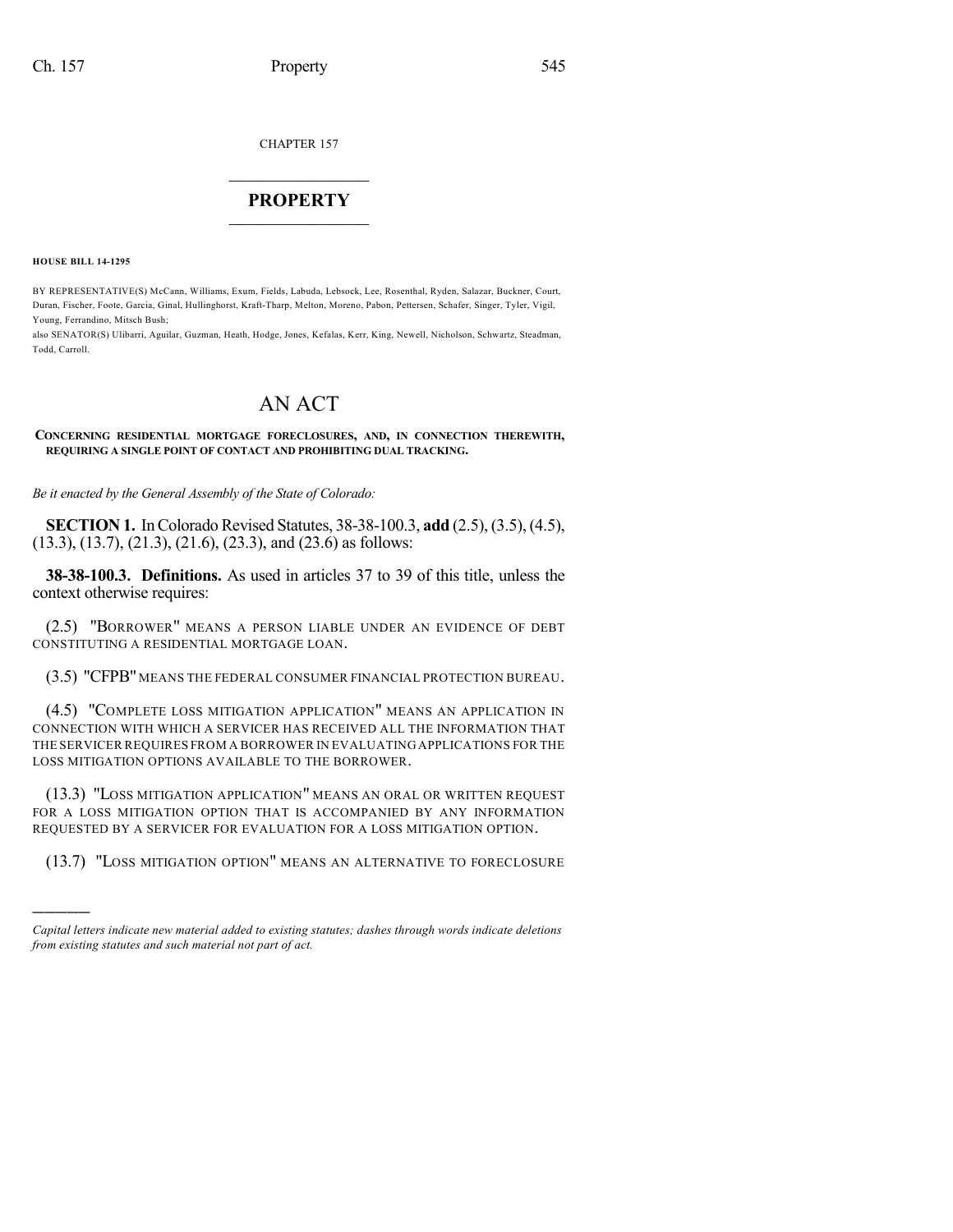OFFERED BY THE OWNER, HOLDER, OR ASSIGNEE OF A MORTGAGE LOAN THAT IS MADE AVAILABLE THROUGH THE SERVICER TO THE BORROWER.

(21.3) "RESIDENTIAL MORTGAGE LOAN" MEANS A LOAN THAT IS PRIMARILY FOR PERSONAL, FAMILY, OR HOUSEHOLD USE AND THAT IS SECURED BY A MORTGAGE, DEED OF TRUST, OR OTHER EQUIVALENT, CONSENSUAL SECURITY INTEREST ON A DWELLING OR RESIDENTIAL REAL ESTATE UPON WHICH IS CONSTRUCTED OR INTENDED TO BE CONSTRUCTED A SINGLE-FAMILY DWELLING OR MULTIPLE-FAMILY DWELLING OF FOUR OR FEWER UNITS THAT IS OR WILL BE USED BY THE BORROWER AS THE BORROWER'S PRIMARY RESIDENCE.

(21.6) "RESIDENTIAL REAL ESTATE" MEANS ANY REAL PROPERTY UPON WHICH A DWELLING IS OR WILL BE CONSTRUCTED.

(23.3) (a) "SERVICER" OR "MORTGAGE SERVICER" MEANS AN ENTITY THAT DIRECTLY SERVICES A LOAN OR THAT IS RESPONSIBLE FOR INTERACTING WITH THE BORROWER; MANAGING THE LOAN ACCOUNT ON A DAILY BASIS, INCLUDING COLLECTING AND CREDITING PERIODIC LOAN PAYMENTS; MANAGING ANY ESCROW ACCOUNT; OR ENFORCING THE NOTE AND SECURITY INSTRUMENT, EITHER AS THE CURRENT HOLDER OF THE EVIDENCE OF DEBT OR AS THE CURRENT HOLDER'S AUTHORIZED AGENT.

(b) "SERVICER" INCLUDES AN ENTITY PROVIDING SUCH SERVICES PURSUANT TO DESIGNATION AS A SUBSERVICING AGENT OR BY CONTRACT WITH A MASTER SERVICER.

(c) "SERVICER"DOES NOT MEAN A TRUSTEE, INCLUDING THE PUBLIC TRUSTEE, OR A TRUSTEE'S AUTHORIZED AGENT ACTING UNDER A POWER OF SALE PURSUANT TO A DEED OF TRUST.

(23.6) "SINGLE POINT OF CONTACT" MEANS AN INDIVIDUAL OR TEAM OF PERSONNEL, EACH OF WHOM HAS THE ABILITY AND AUTHORITY TO PERFORM THE RESPONSIBILITIES DESCRIBED IN SECTION 38-38-103.1 ON BEHALF OF THE SERVICER. THE SERVICER SHALL ENSURE THAT EACH MEMBER OF THE TEAM IS KNOWLEDGEABLE ABOUT THE BORROWER'S SITUATION AND CURRENT STATUS.

**SECTION 2.** In Colorado Revised Statutes, 38-38-102.5, **amend** (2) as follows:

**38-38-102.5. Notice prior to residential foreclosure - hotline.** (2) At least thirtydays before filing a notice of election and demand and at least thirtydays after default, the holder shall mail a notice addressed to the original grantor of the deed of trust at the address in the recorded deed of trust or other lien being foreclosed and, if different, at the last address shown in the holder's records, containing:

(a) The telephone number of the Colorado foreclosure hotline; and

(b) The direct telephone number of the holder'sloss mitigation representative or department; AND

(c) ASTATEMENT THAT, UNDER SECTION 6-1-1107,C.R.S.,IT IS ILLEGAL FOR ANY PERSON ACTING AS A FORECLOSURE CONSULTANT TO CHARGE AN UP-FRONT FEE OR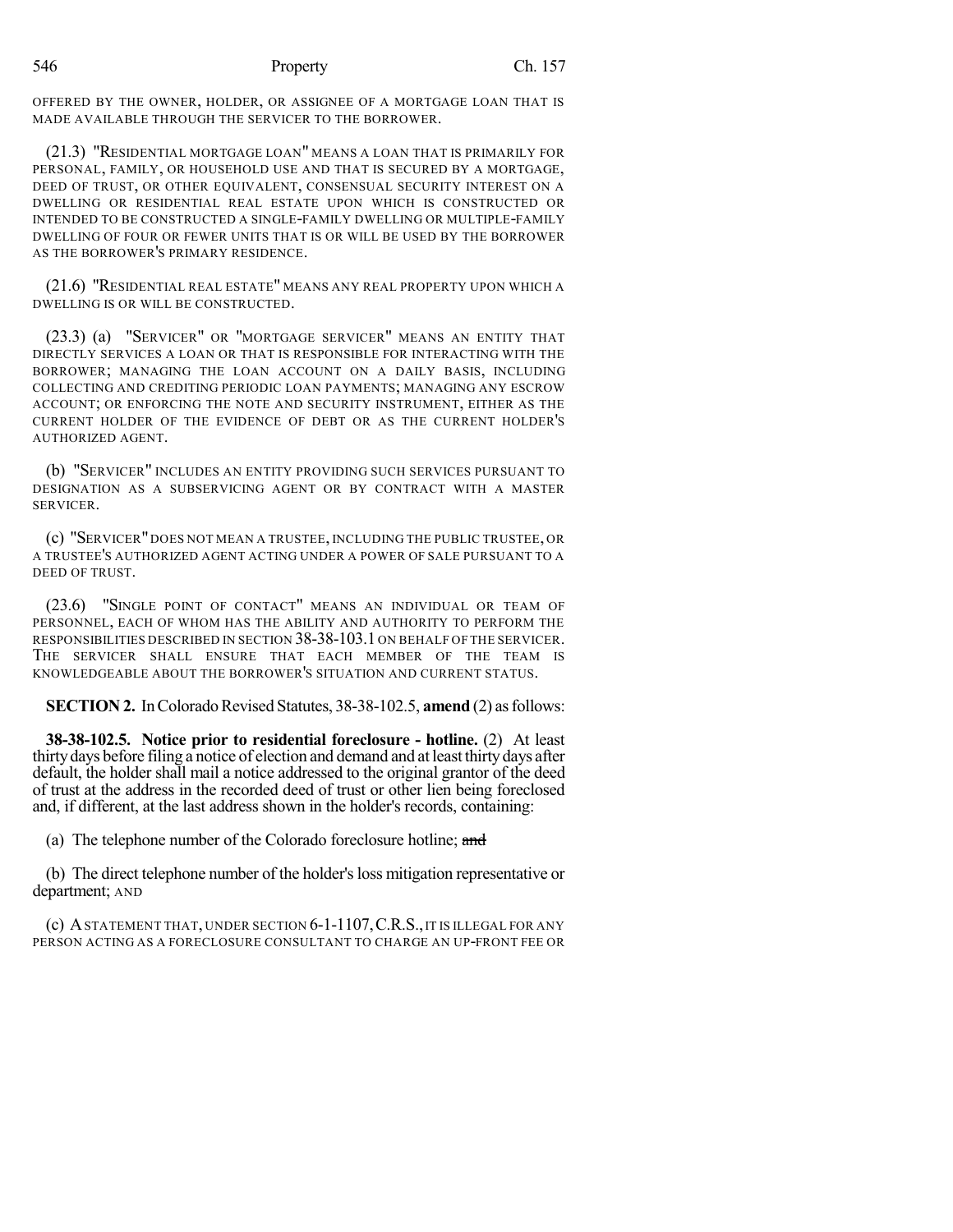### Ch. 157 Property 547

DEPOSIT TO THE BORROWER FOR SERVICES RELATED TO THE FORECLOSURE.

**SECTION 3.** In Colorado Revised Statutes, 38-38-103, **amend** (4) (a) introductory portion, (4) (a) (VI), and (4) (a) (VII); and **add** (4) (a) (VIII) as follows:

**38-38-103. Combined notice - publication - providing information.** (4)(a) The combined notices required to be mailed pursuant to subsections  $(1), (2),$ and (3) of this section shall MUST contain the following:

(VI) The place of sale determined pursuant to section 38-38-110; and

(VII) The statement as required by section 24-70-109, C.R.S.: The lien being foreclosed may not be a first lien; AND

(VIII) A STATEMENT THAT, IF THE BORROWER BELIEVES THAT A LENDER OR SERVICER HAS VIOLATED THE REQUIREMENTS FOR A SINGLE POINT OF CONTACT IN SECTION 38-38-103.1 OR THE PROHIBITION ON DUAL TRACKING IN SECTION 38-38-103.2, THE BORROWER MAY FILE A COMPLAINT WITH THE COLORADO ATTORNEY GENERAL, THE CFPB, OR BOTH, BUT THE FILING OF A COMPLAINT WILL NOT STOP THE FORECLOSURE PROCESS. THE NOTICE MUST INCLUDE CONTACT INFORMATION FOR BOTH THE COLORADO ATTORNEY GENERAL'S OFFICE AND THE CFPB. IF THE OFFICER MAINTAINS A WEB SITE, THE OFFICER SHALL ALSO POST THIS INFORMATION ON THE WEB SITE FOR VIEWING BY ALL BORROWERS.

**SECTION 4.** In Colorado Revised Statutes, **add** 38-38-103.1 and 38-38-103.2 as follows:

**38-38-103.1. Single point of contact - servicer to designate - duties exemption.** (1) NO LATER THAN THE FORTY-FIFTH DAY OF A BORROWER'S DELINQUENCY, A SERVICER SHALL PROMPTLY ESTABLISH A SINGLE POINT OF CONTACT FOR COMMUNICATIONS WITH THE BORROWER.THE SERVICER SHALL DO SO WITHIN THE TIME PERIODS PRESCRIBED IN, AND SUBJECT TO THE OTHER REQUIREMENTS IMPOSED BY, FEDERAL LAW AND CFPB RULES AND ORDERS. ONCE THE SINGLE POINT OF CONTACT IS ESTABLISHED, THE SERVICER SHALL PROMPTLY PROVIDE TO THE BORROWER, IN WRITING, ONE OR MORE DIRECT MEANS OF COMMUNICATION WITH THE SINGLE POINT OF CONTACT.

(2) A SINGLE POINT OF CONTACT SHALL:

(a) PROVIDE THE BORROWER WITH ACCURATE INFORMATION ABOUT:

(I) LOSS MITIGATION OPTIONS AVAILABLE TO THE BORROWER FROM THE OWNER OR ASSIGNEE OF THE BORROWER'S MORTGAGE LOAN;

(II) ACTIONS THE BORROWER MUST TAKE TO BE EVALUATED FOR LOSS MITIGATION OPTIONS, INCLUDING ACTIONS THE BORROWER MUST TAKE TO SUBMIT A COMPLETE LOSS MITIGATION APPLICATION AND, IF APPLICABLE, ACTIONS THE BORROWER MUST TAKE TO APPEAL THE SERVICER'S DETERMINATION TO DENY A BORROWER'S LOSS MITIGATION APPLICATION FOR ANY TRIAL OR PERMANENT LOAN MODIFICATION PROGRAM OFFERED BY THE SERVICER;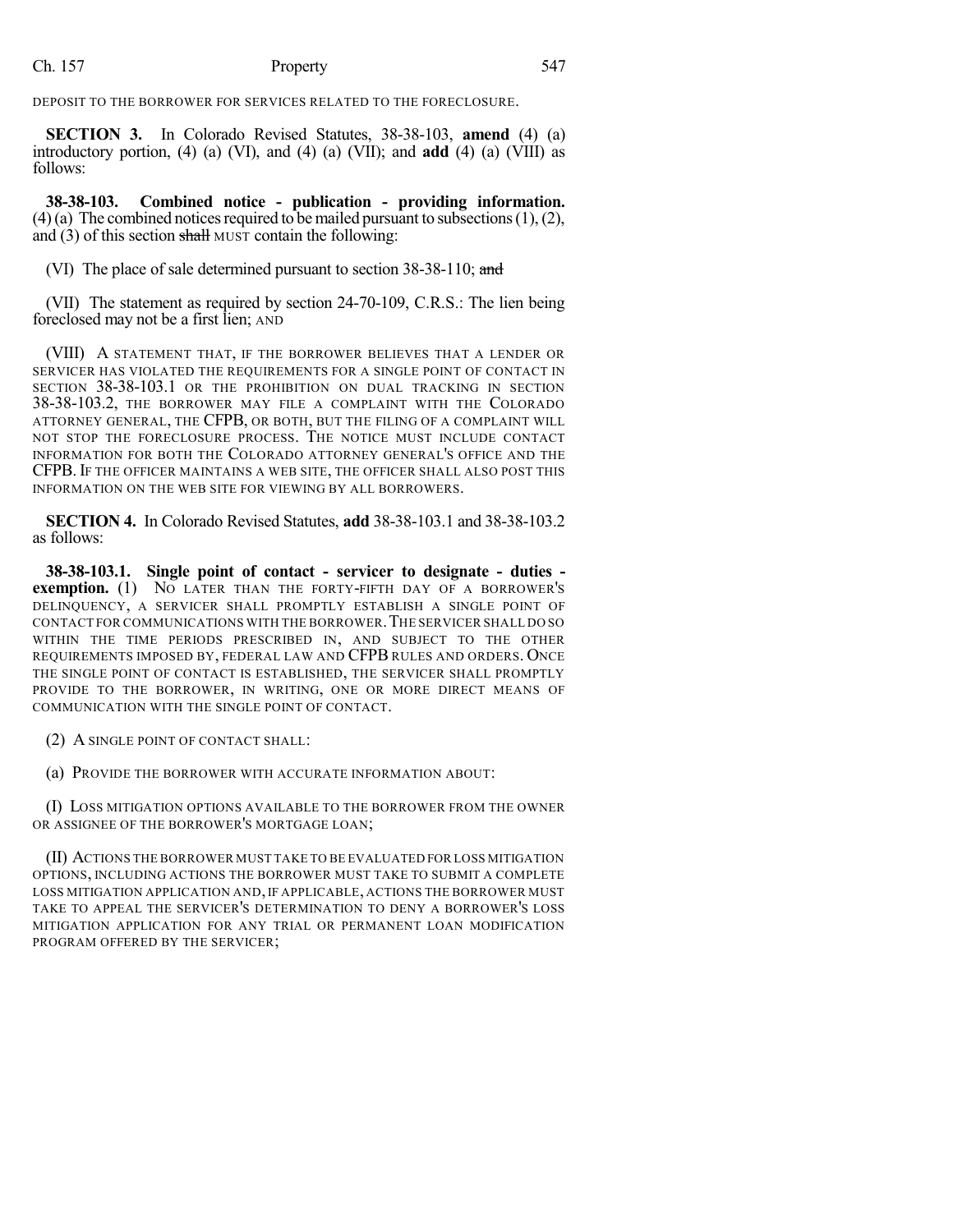(III) THE STATUS OF ANY LOSS MITIGATION APPLICATION THAT THE BORROWER HAS SUBMITTED TO THE SERVICER;

(IV) THE CIRCUMSTANCES UNDER WHICH THE SERVICER MAY MAKE A REFERRAL TO FORECLOSURE; AND

(V) APPLICABLE LOSS MITIGATION DEADLINES ESTABLISHED BY AN OWNER OR ASSIGNEE OF THE BORROWER'S MORTGAGE LOAN OR BY SECTION 38-38-103.2;

(b) RETRIEVE, IN A TIMELY MANNER:

(I) A COMPLETE RECORD OF THE BORROWER'S PAYMENT HISTORY; AND

(II) ALL WRITTEN INFORMATION THE BORROWER HAS PROVIDED TO THE SERVICER AND, IF AVAILABLE, TO PRIOR SERVICERS IN CONNECTION WITH A LOSS MITIGATION APPLICATION;

(c) PROVIDE THE DOCUMENTS AND INFORMATION IDENTIFIED IN PARAGRAPH (b) OF THIS SUBSECTION (2) TO OTHER PERSONS REQUIRED TO EVALUATE A BORROWER FOR LOSS MITIGATION OPTIONS MADE AVAILABLE BY THE SERVICER, IF APPLICABLE; AND

(d) PROVIDE A DELINQUENT BORROWER WITH INFORMATION ABOUT THE PROCEDURES FOR SUBMITTING A NOTICE OF ERROR OR AN INFORMATION REQUEST.

(3) A SERVICER IS EXEMPT FROM THIS SECTION IF THE SERVICER SERVICES FIVE THOUSAND OR FEWER MORTGAGE LOANS FOR ALL OF WHICH THE SERVICER, OR AN AFFILIATE OF THE SERVICER, IS THE CREDITOR OR ASSIGNEE. IN DETERMINING WHETHER A SERVICER SERVICES FIVE THOUSAND OR FEWER MORTGAGES, THE SERVICER IS EVALUATED BASED ON THE NUMBER OF MORTGAGE LOANS SERVICED BY THE SERVICER AND ANY AFFILIATES AS OF JANUARY 1 FOR THE REMAINDER OF THE CALENDAR YEAR. A SERVICER THAT CROSSES THE THRESHOLD HAS SIX MONTHS AFTER CROSSING THE THRESHOLD OR UNTIL THE NEXT JANUARY 1, WHICHEVER IS LATER, TO COMPLY WITH THIS SECTION.

(4) ASERVICER WHO COMPLIES WITH 12CFR1024.40, AS PROMULGATED BY THE CFPB, OR IS EXEMPT FROM COMPLIANCE WITH THAT REGULATION UNDER FEDERAL LAW OR CFPB RULES, REGULATIONS, OR ORDERS, IS DEEMED IN COMPLIANCE WITH THIS SECTION.

**38-38-103.2. Dual tracking prohibited - notice to officer - continuation of sale pending inquiry.** (1) A SERVICER IS SUBJECT TO THE TIME LIMITS AND OTHER REQUIREMENTS OF FEDERAL LAW AND CFPB RULES IN CONNECTION WITH A FORECLOSURE UNDER THIS ARTICLE.

(2) THE SERVICER SHALL:

(a) NOTIFY THE BORROWER IN WRITING WHEN IT RECEIVES A COMPLETE LOSS MITIGATION APPLICATION FROM THE BORROWER; AND

(b) EXERCISE REASONABLE DILIGENCE IN OBTAINING DOCUMENTS AND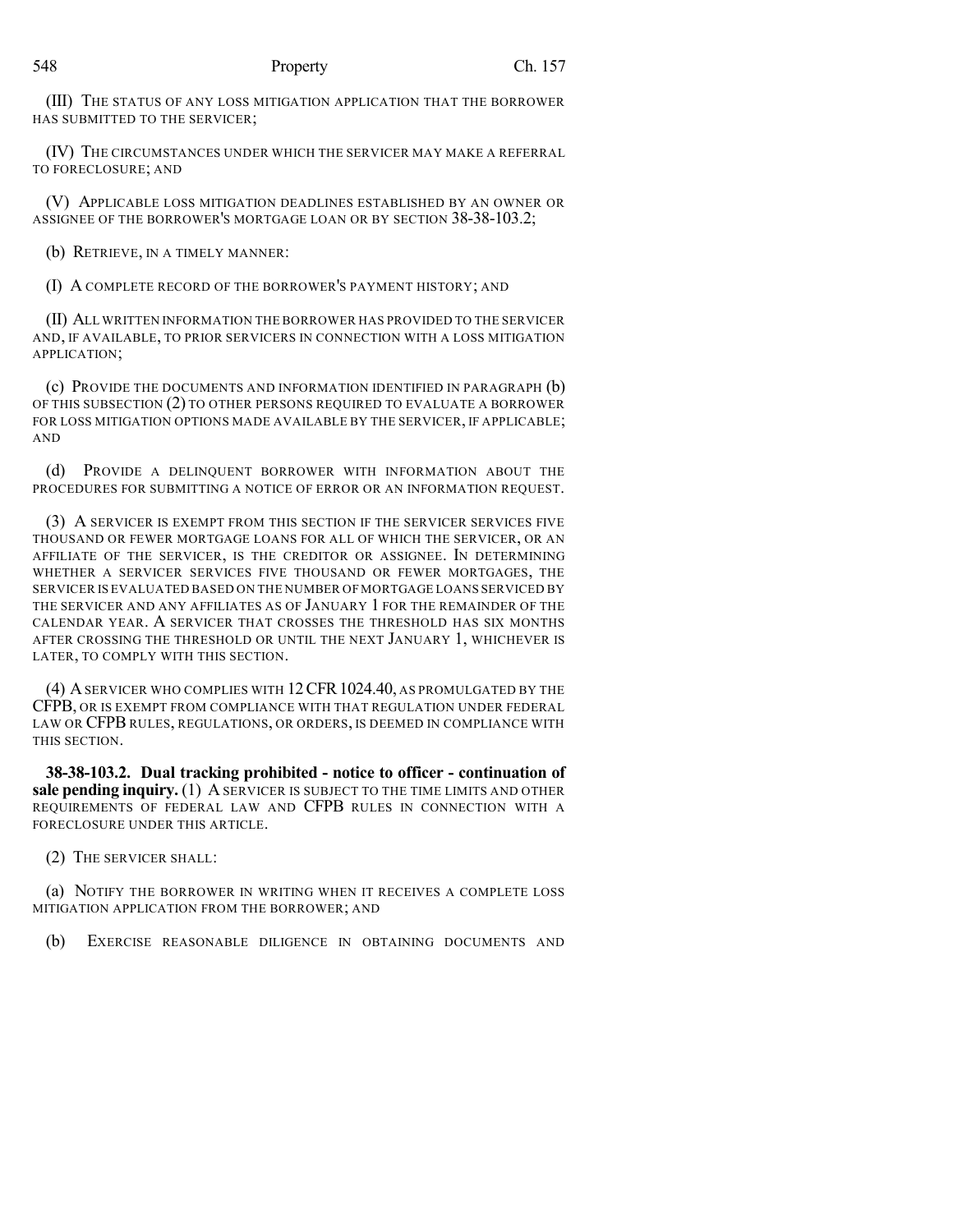### Ch. 157 Property 549

INFORMATION TO COMPLETE A LOSS MITIGATION APPLICATION.

(3) IF THE BORROWER HAS RECEIVED CONFIRMATION FROM THE SERVICER THAT THE BORROWER HAS SUBMITTED A COMPLETE LOSS MITIGATION APPLICATION OR HAS BEEN OFFERED AND HAS ACCEPTED A LOSS MITIGATION OPTION AND IS COMPLYING WITH ITS PROVISIONS, AND YET A NOTICE OF ELECTION AND DEMAND PURSUANT TO SECTION 38-38-101 HAS BEEN FILED OR ACTION IS BEING TAKEN PURSUANT TO SECTION 38-38-105OR 38-38-106WITH REGARD TO THEBORROWER,THEN,IN ORDER TO STOP THE FORECLOSURE SALE, NO LATER THAN FOURTEEN CALENDAR DAYS BEFORE THE SALE DATE, THE BORROWER MUST PRESENT TO THE OFFICER THE BORROWER'S WRITTEN NOTIFICATION FROM THE SERVICER INDICATING RECEIPT OF A COMPLETE LOSS MITIGATION APPLICATION DATED AT LEAST THIRTY-SEVEN DAYS PRIOR TO THE SALE DATE OR ACCEPTANCE OF A LOSS MITIGATION OPTION, AND, IF THE BORROWER DOES SO:

(a) AS SOON AS POSSIBLE, BUT NO LATER THAN THREE BUSINESS DAYS AFTER RECEIPT OF THE NOTIFICATION, THE OFFICER SHALL CONTACT THE ATTORNEY FOR THE SERVICER OR HOLDER OR THE SERVICER OR HOLDER, IF NOT REPRESENTED BY AN ATTORNEY, BY TELEPHONE, ELECTRONIC MAIL, OR FIRST-CLASS MAIL AND INQUIRE AS TO THE STATUS OF THE LOSS MITIGATION OPTION. THE OFFICER SHALL DOCUMENT THIS INQUIRY. UNTIL THE SERVICER OR ITS ATTORNEY RESPONDS TO THE INQUIRY, THE OFFICER SHALL CONTINUE THE SALE IN ACCORDANCE WITH SECTION 38-38-109 (1) (a).

(b) IF THE ATTORNEY FOR THE SERVICER OR HOLDER OR THE SERVICER OR HOLDER, IF NOT REPRESENTED BY AN ATTORNEY, FAILS TO RESPOND WITHIN SEVEN CALENDAR DAYS TO AN INQUIRY UNDER PARAGRAPH (a) OF THIS SUBSECTION (3), THEN, AS SOON AS POSSIBLE BUT NO LATER THAN THE FOURTEENTH DAY AFTER THE DATE OF THE INQUIRY, THE OFFICER SHALL SEND A CERTIFIED LETTER TO THE ATTORNEY FOR THE SERVICER OR HOLDER OR TO THE SERVICER OR HOLDER, IF NOT REPRESENTED BY AN ATTORNEY, AS LISTED ON THE NOTICE OF ELECTION AND DEMAND, INQUIRING AS TO THE STATUS OF THE LOSS MITIGATION OPTION. THE SERVICER OR HOLDER SHALL REIMBURSE THE OFFICER FOR THE COST OF MAILING THE LETTER.

(c) IF, AFTER BEING CONTACTED IN ACCORDANCE WITH PARAGRAPH (a) OR (b) OF THIS SUBSECTION (3), THE ATTORNEY FOR THE SERVICER OR HOLDER OR THE SERVICER OR HOLDER, IF NOT REPRESENTED BY AN ATTORNEY, GIVES THE OFFICER A WRITTEN STATEMENT VIA ELECTRONIC MAIL OR FIRST-CLASS MAIL DISPUTING THAT A LOSS MITIGATION OPTION HAS BEEN OFFERED AND ACCEPTED OR THAT THE BORROWER IS COMPLYING WITH ITS TERMS, THE OFFICER SHALL PROCEED WITH THE SALE.

(d) (I) IF THE ATTORNEY FOR THE SERVICER OR HOLDER OR THE SERVICER OR HOLDER, IF NOT REPRESENTED BY AN ATTORNEY, ACKNOWLEDGES THAT A LOSS MITIGATION OPTION HAS BEEN OFFERED AND ACCEPTED AND THAT THE BORROWER IS COMPLYING WITH ITS TERMS, THE OFFICER SHALL CONTINUE THE SALE IN ACCORDANCE WITH SECTION  $38-38-109(1)(a)$ , AND THE HOLDER SHALL WITHDRAW THE NOTICE OF ELECTION AND DEMAND WITHIN ONE HUNDRED EIGHTY CALENDAR DAYS AFTER THE DATE OF THE ACKNOWLEDGMENT IF THE BORROWER CONTINUES TO COMPLY WITH THE TERMS OF THE LOSS MITIGATION OPTION.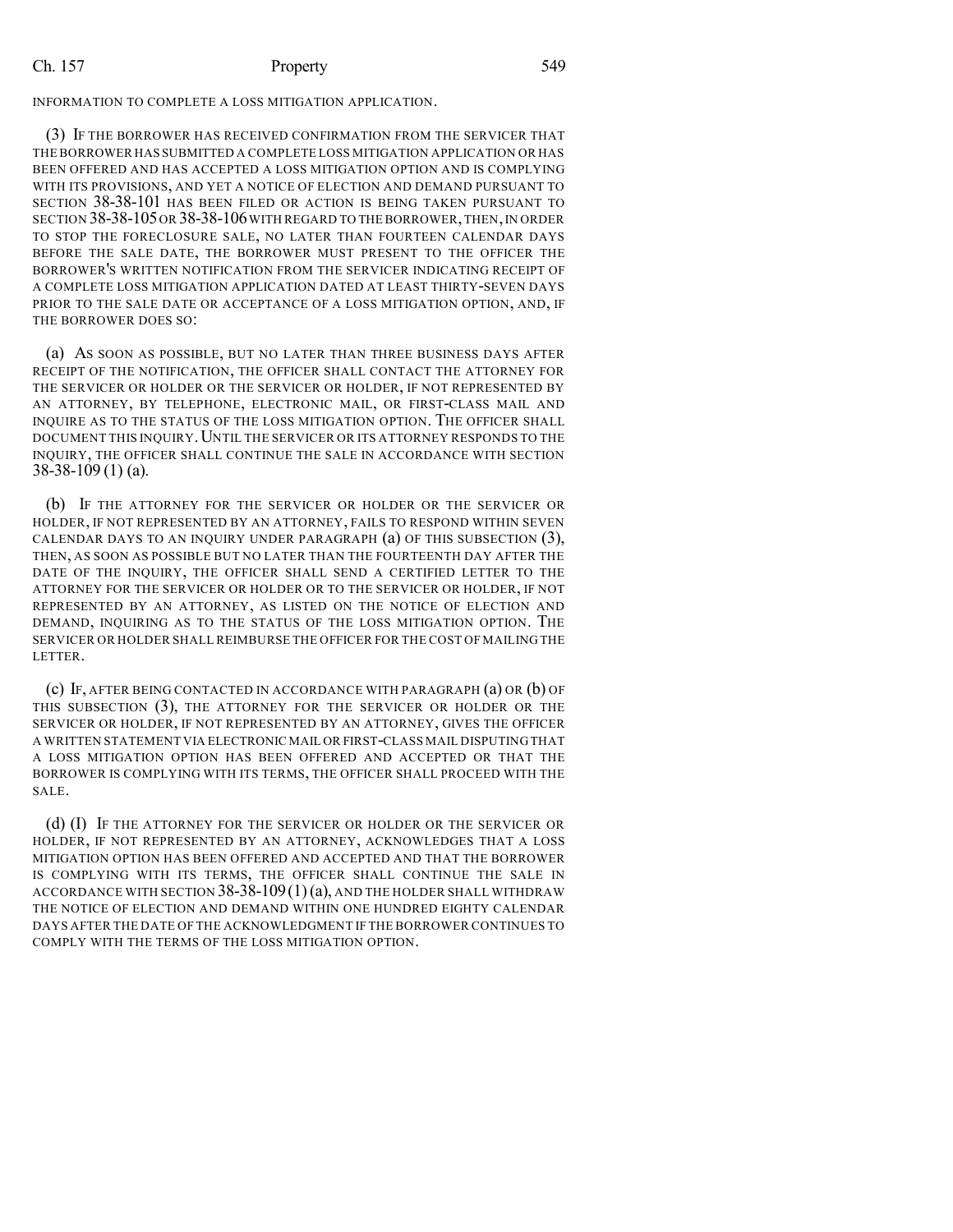#### 550 Property Ch. 157

(II) IF, WITHIN ONE HUNDRED EIGHTY CALENDAR DAYS AFTER THE DATE OF THE ACKNOWLEDGMENT, THE ATTORNEY FOR THE SERVICER OR HOLDER OR THE SERVICER OR HOLDER, IF NOT REPRESENTED BY AN ATTORNEY, HAS NOT WITHDRAWN THE NOTICE OF ELECTION AND DEMAND AND NEITHER THE ATTORNEY FOR THE SERVICER OR HOLDER NOR THE SERVICER OR HOLDER, IF NOT REPRESENTED BY AN ATTORNEY, HAS NOTIFIED THE OFFICER THAT THE BORROWER IS NOT COMPLYING WITH THE TERMS OF THE LOSS MITIGATION OPTION, THE OFFICER MAY ADMINISTRATIVELY WITHDRAW THE NOTICE OF ELECTION AND DEMAND.

(III) IF, WITHIN ONE HUNDRED EIGHTY CALENDAR DAYS AFTER THE DATE OF THE ACKNOWLEDGMENT, THE BORROWER FAILS TO COMPLY WITH THE TERMS OF THE LOSS MITIGATION OPTION, THE HOLDER OR THE ATTORNEY FOR THE HOLDER MAY GIVE WRITTEN NOTICE TO THE OFFICER THAT THE LOSS MITIGATION OPTION HAS BEEN BREACHED,AND,NO LATER THAN TEN BUSINESS DAYS AFTER RECEIVINGTHE NOTICE, THE OFFICER SHALL MAIL AN AMENDED COMBINED NOTICE CONTAINING THE DATE OF THE RESCHEDULED SALE TO EACH PERSON APPEARING ON THE MOST RECENT MAILING LIST,OR ON AN UPDATED MAILING LIST IF PROVIDED BY THE HOLDER OR THE HOLDER'S ATTORNEY. THE RESCHEDULED SALE DATE MUST NOT BE FEWER THAN SEVEN CALENDAR DAYS AFTER THE DATE THE AMENDED COMBINED NOTICE IS MAILED.ALL FEES AND COSTS OF PROVIDING THE AMENDED COMBINED NOTICE MAY BE INCLUDED AS PART OF THE FORECLOSURE COSTS.

(4) IF A FORECLOSURE SALE IS CONTINUED AS A RESULT OF COMPLIANCE WITH THE REQUIREMENTS OF SUBSECTION (3) OF THIS SECTION, THE PERIODS FOR WHICH THE SALE MAY BE CONTINUED ARE IN ADDITION TO THE TWELVE-MONTH PERIOD OF CONTINUANCE PROVIDED BY SECTION 38-38-109 (1).

(5) A SERVICER IS EXEMPT FROM THIS SECTION IF THE SERVICER SERVICES FIVE THOUSAND OR FEWER MORTGAGE LOANS FOR ALL OF WHICH THE SERVICER, OR AN AFFILIATE OF THE SERVICER, IS THE CREDITOR OR ASSIGNEE. IN DETERMINING WHETHER A SERVICER SERVICES FIVE THOUSAND OR FEWER MORTGAGES, THE SERVICER IS EVALUATED BASED ON THE NUMBER OF MORTGAGE LOANS SERVICED BY THE SERVICER AND ANY AFFILIATES AS OF JANUARY 1 FOR THE REMAINDER OF THE CALENDAR YEAR. A SERVICER THAT CROSSES THE THRESHOLD HAS SIX MONTHS AFTER CROSSING THE THRESHOLD OR UNTIL THE NEXT JANUARY 1, WHICHEVER IS LATER, TO COMPLY WITH THIS SECTION.

(6) ASERVICER WHO COMPLIES WITH 12CFR1024.41, AS PROMULGATED BY THE CFPB, OR IS EXEMPT FROM COMPLIANCE WITH THAT REGULATION UNDER FEDERAL LAW OR CFPB RULES, REGULATIONS, OR ORDERS, IS DEEMED IN COMPLIANCE WITH THIS SECTION.

**SECTION 5.** In Colorado Revised Statutes, 38-38-105, **amend** (3) as follows:

**38-38-105. Court order authorizing sale mandatory - notice of hearing for residential properties - definition.** (3) (a) Not less than fourteen days before the date set for the hearing pursuant to rule 120 or other rule of the Colorado rules of civil procedure, the holder or the attorney for the holder seeking an order authorizing sale under this section for a residential property shall cause a notice of hearing as described in rule 120 (b) of the Colorado rules of civil procedure to be posted in a conspicuous place on the property that is the subject of the sale. If